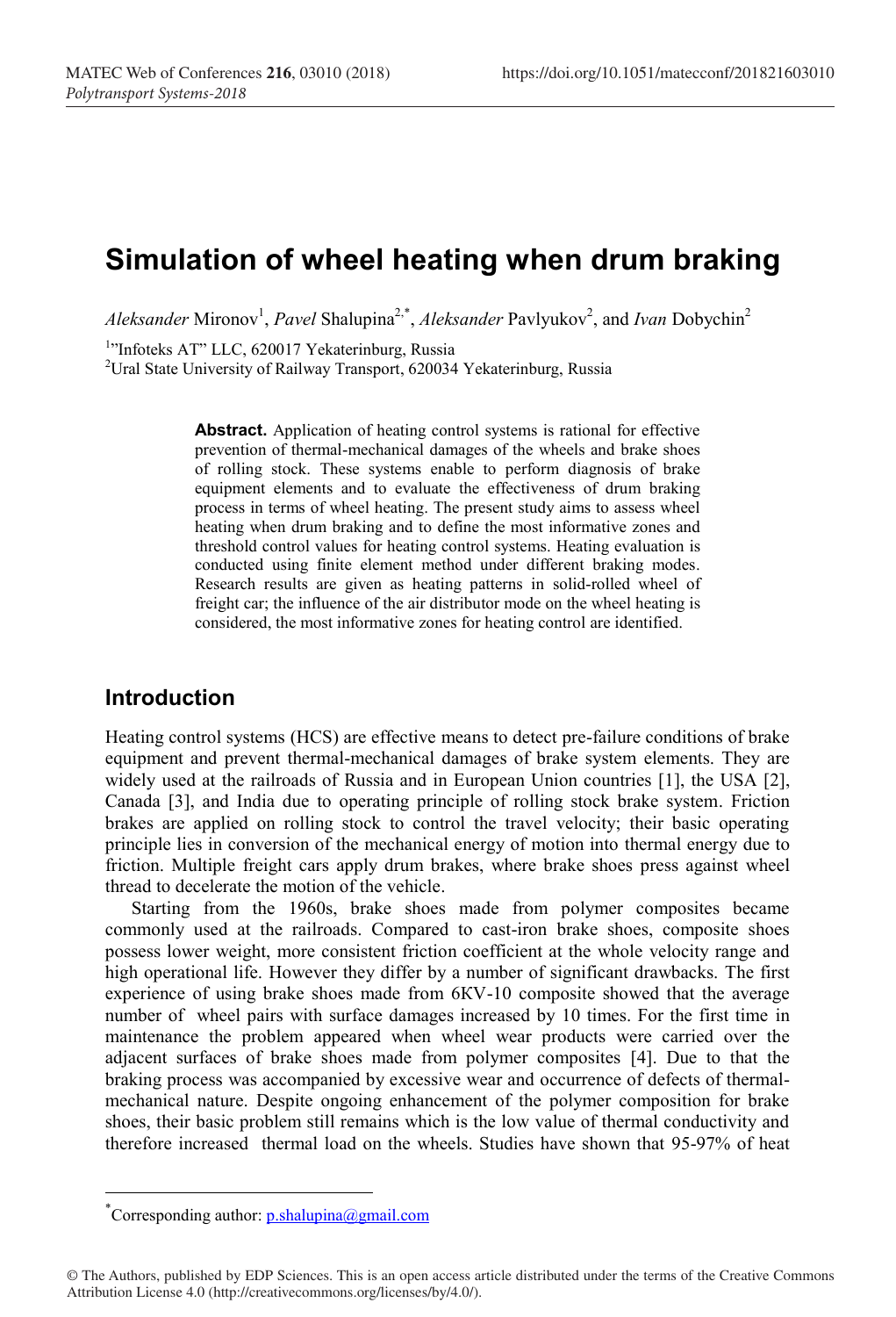generated during braking is dissipated by wheels; while brake shoes from polymer composites dissipate only 3-5% of heat (cast-iron brake shoes dissipate over 10-15%) [5].

Low thermal conductivity of polymer composites and increased thermal load on the wheels along with the common failures taking place when working with automatic brakes of rolling stock to a large extent increase the damage rate of the wheels and brake shoes. The cases of automatic braking equipment failure in Russian railroads amount to 39% out of the total number of failures, in absolute numbers it is 3809 cases of failure in 2017. Such high value is also conditioned by a significant number of thermal-mechanical damages of the wheels, such as voids, wheel flats, weld-on deposits and circumferential wear [6].

HCS allow performing diagnosis of braking equipment elements and evaluate the effectiveness of braking process by heating of friction surfaces. Their working principle is based on the emission phenomenon – any body having the temperature higher than the absolute zero (-273.15ºС) emits electromagnetic waves. The intensity and wave length depends on the body temperature according to Planck's equation and Wien's law [7]. A challenging issue while developing HCS is defining accurate and proper information and the heating degree of braking system elements. Whereas the ultimate purpose of HCS application is reduction of operating expenses of railroads, defining proper threshold values and control zones on the braking system elements is a primary objective.

Therefore the present study aims to deliver information in the field of threshold values and thermal control zones of wheels in freight car to develop HCS. The first stage of this objective is appropriate to be solved by means of simulation modeling. The heating process of solid-rolled wheels of freight car during braking by composite brake shoe was investigated in the present paper by finite element analysis. The essential difference of this study from the previously conducted ones [2, 8, 9] consists in the development of full-scale model corresponding to the real wheel structure and brake shoe. Such approach enables to clarify the pattern and degree of wheel heating during different braking modes.

#### **Materials and methods**

The heating process during braking was investigated on the example of solid-rolled wheel and brake shoe from polymer composite. The model of solid-rolled wheel corresponds to Russian National State Standard GOST 10791-2011 with the tread diameter of 950 mm. Based on solid models of freight car wheel, and brake shoe made from polymer composite (Fig. 1) their finite element models were developed using solid finite elements of hexahedral and tetrahedral shapes.



**Fig. 1.** Solid models of wheel and brake shoes: a – solid model of brake shoe made from polymer composite, b – solid model of wheel.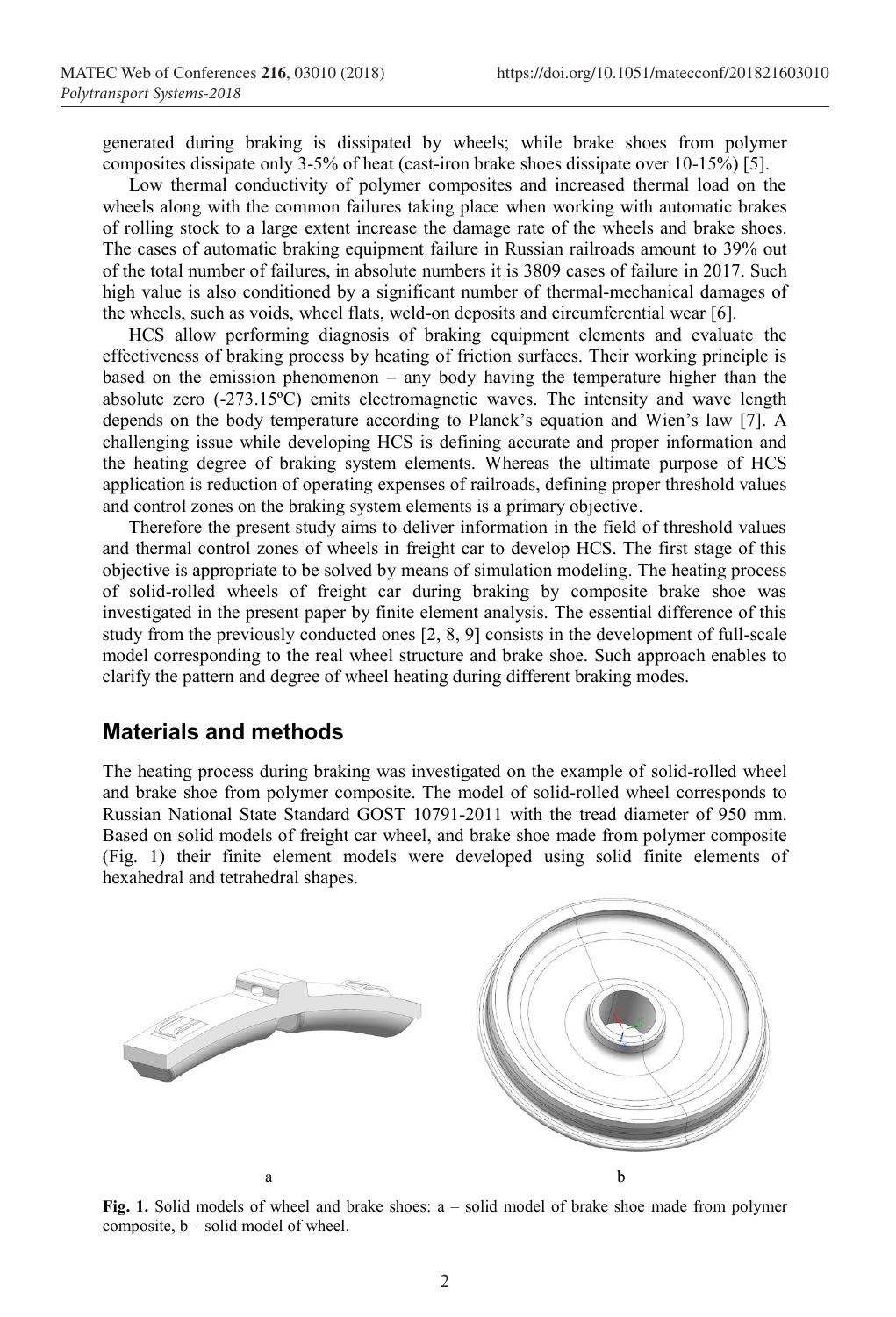



**Fig. 2.** Finite element model:  $a$  – Finite element model of brake shoe from polymer composite (number of nodes  $-3.036$ ), b – Finite element model of the wheel (number of nodes  $-42.224$ ).

The developed model takes into account the number of parameters given in Table 1.

| Simulation specification       | Notation         | Dimensions                | Numeric value        |         |                     |
|--------------------------------|------------------|---------------------------|----------------------|---------|---------------------|
| Materials properties:<br>1.    |                  |                           | Solid-rolled         |         | Brake               |
|                                |                  |                           |                      | wheel   | shoe                |
|                                |                  |                           | 7850                 |         | 2100                |
| - density                      | $^{\rho}_{E}$    | kg/m <sup>3</sup>         | $2.1 \cdot 10^{11}$  |         | $1.0 \cdot 10^{11}$ |
| - Young's modulus              |                  | Pa                        | 0.28                 |         | 0.3                 |
| - Poisson's ratio              | $\mathcal{V}$    |                           | 486                  |         | 430                 |
| - thermal capacity             | $C_P$            | J/kg·K                    | 7920                 |         |                     |
| - heat transfer coefficient    | $\boldsymbol{k}$ | W/m K                     |                      |         |                     |
| - linear expansion coefficient |                  |                           | 11.6<br>30           |         |                     |
|                                | $\alpha$         | $10^{-6}$ K <sup>-1</sup> |                      |         |                     |
|                                |                  |                           | Air distributor mode |         |                     |
|                                |                  |                           | Empty                | Average | Loaded              |
|                                |                  |                           |                      |         |                     |
| Compressive force acting<br>2. |                  |                           | 0.82                 | 1.48    | 2.4                 |
| on brake shoe:                 | $F_N$            | tf                        |                      |         |                     |
| 3. Ambient temparature         | $T_{amb}$        | $^{\circ}C$               | 20                   |         |                     |
| 4. Axial load                  | $q_{\theta}$     | kN                        | 245                  |         |                     |

**Table 1.** Parameters considered in simulation.

Contact area between solid-rolled wheels and brake shoe from polymer composite is about  $0.29 \text{ m}^2$ . The change in friction coefficient in the contact between solid-rolled wheel and brake shoe is taken into account depending on motion velocity according to the known empirical dependencies.

During drum braking heat flow goes into the wheel through the wheel tread contacting with the brake shoe. It is changed in a complex manner and it depends on the specific braking force *b(t)* at each moment of time *t*, velocity of train car *ϑ(t)*, axial load of train car *qo* and friction surface of brake shoe *A* [8, 9]:

$$
q(t) = \frac{b(t)\mathcal{G}(t)q_o}{A}.\tag{1}
$$

Mathematical model applied to define the heat flow density, suggests that heat flow *q(t)*  grows nonlinearly from zero to maximum when brake cylinders are filled with compressed air. Since the pressure in brake cylinder is increased up to a maximum point the train velocity and heat emission decrease up to zero. Mathematical model takes into account the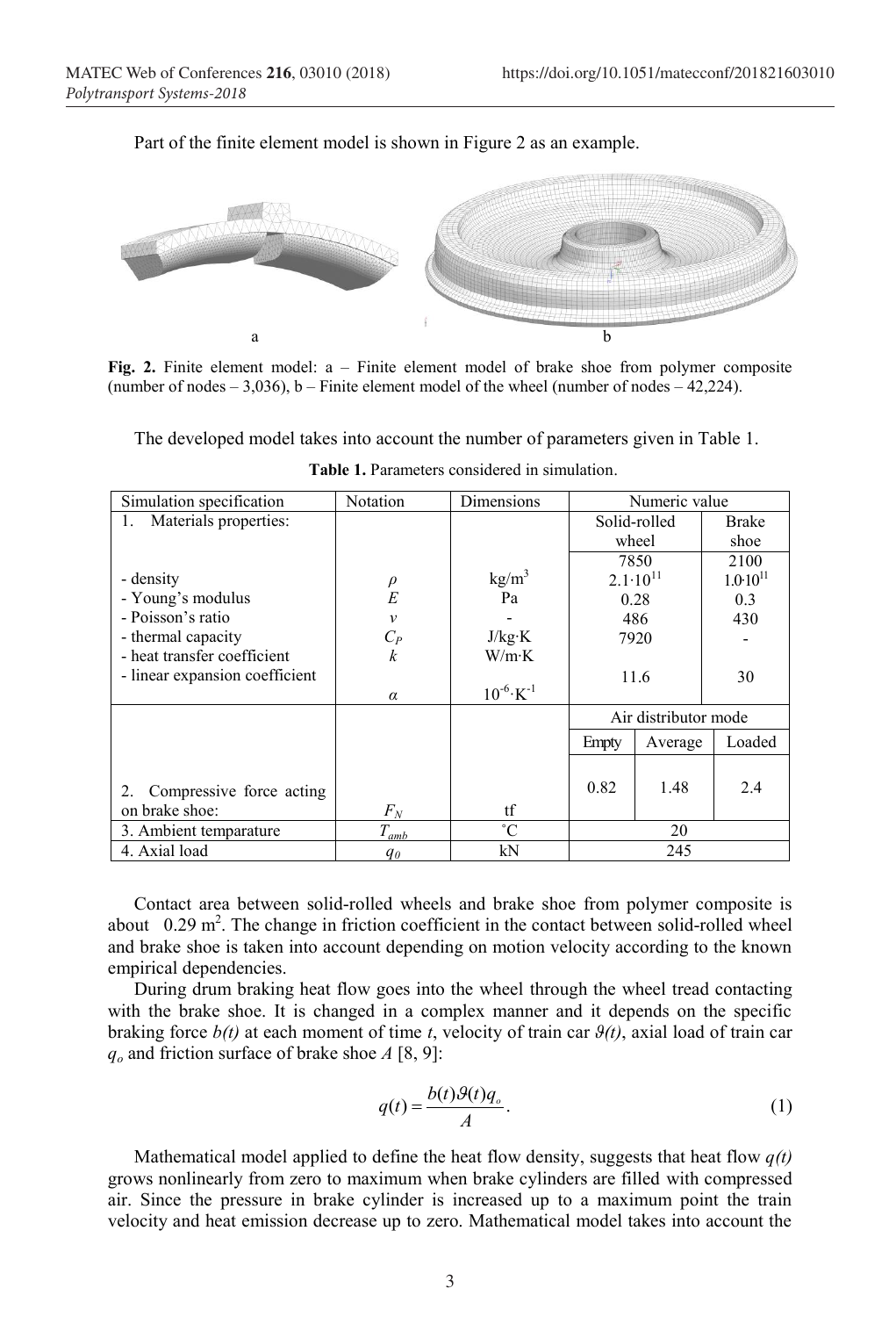fact that during braking the heat flow  $q_1(t)$  is directed into brake shoe, while the heat flow  $q_2(t)$  - into the wheel rim. Part of heat given as heat flow  $q_3(t)$  is released into the environment. The value of each heat flow is defined according to the following dependencies:

$$
q_1(t) = \alpha \cdot q(t),\tag{2}
$$

$$
q_2(t) = (1 - \alpha) \cdot q(t),\tag{3}
$$

$$
q_3(t) = \alpha'(t) [T_2(0,t) - T_c] \tag{4}
$$

where  $\alpha$  - part of the heat flow directed into the brake shoe (heat flow sharing coefficient), for composite brake shoe  $\alpha = 0.05$ ;  $\alpha'(t)$  – heat exchange coefficient, W/m<sup>3</sup>.°;  $T_2(0,t)$  – temperature of wheel tread in the moment of time  $t$ ,  ${}^{\circ}C$ ;  $T_c$  – ambient temperature,  ${}^{\circ}C$ .

#### **Results**

In order to evaluate heating of solid-rolled wheel and brake shoe during braking design modes were formed. They consider earlier defined simulation parameters and mathematical model of defining heat flow density (Table 2). For each of the operating modes of air distributor and the type of applied brake shoe the assessment of wheel heating is conducted while braking with different initial velocities and duration.

**Table 2.** Design modes to evaluate wheel and brake shoe heating.

| Modes | Velocity of forward movement of rail car, km/h   Braking time, s |      |
|-------|------------------------------------------------------------------|------|
|       | 1200                                                             | 60   |
|       | 1000                                                             | 300  |
|       |                                                                  | 1200 |

Modes I and III are regulated by "Rules…" [10]. For each of the accepted design modes eigenvalues of heat flow density are calculated in each of the moments of time *t.* Figure 3 indicates simulation results given as heating patterns for short-term I mode and III mode, corresponding to the situation of maintaining constant velocity at the long down grade.



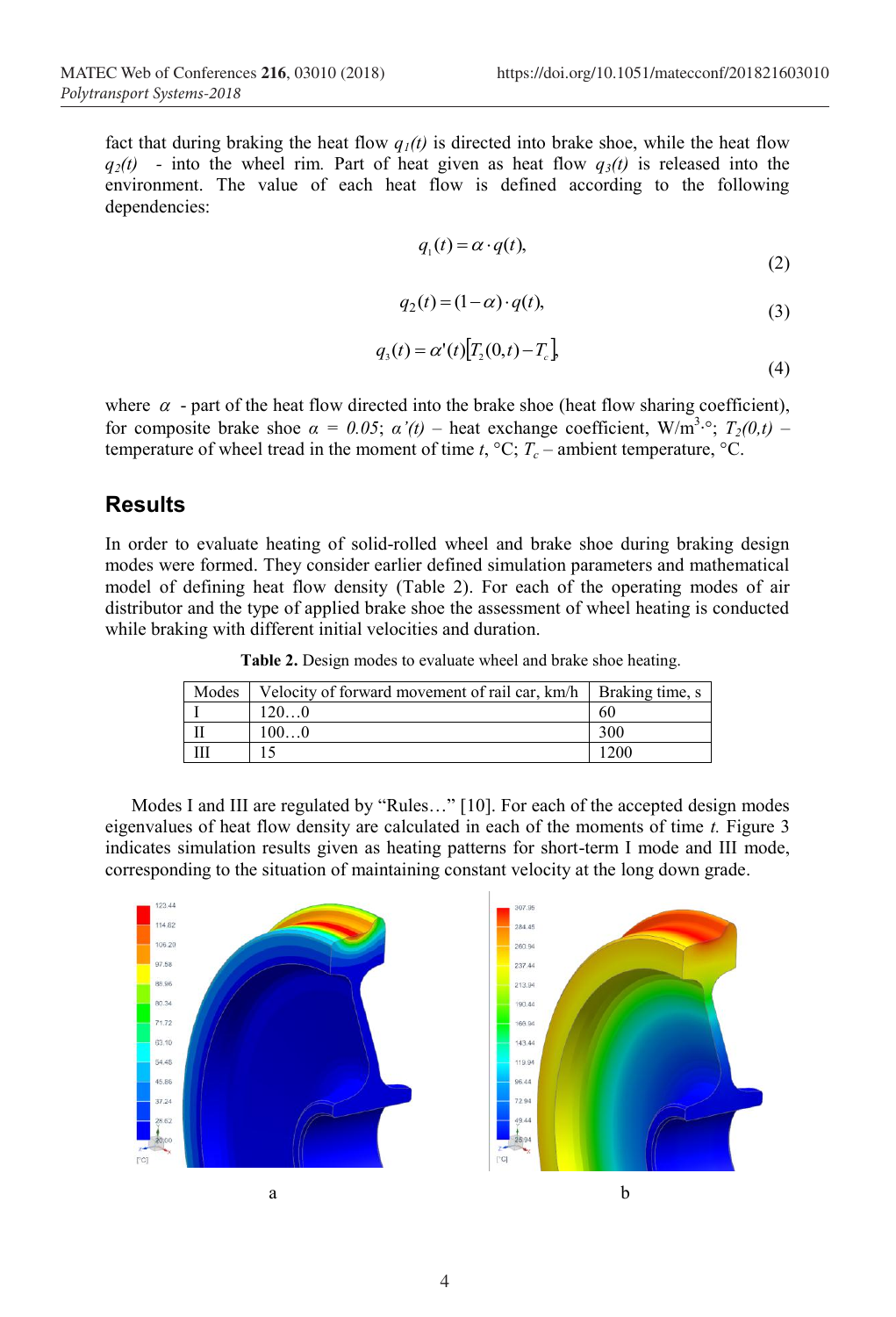

**Fig. 3.** Heating patterns by different braking modes (loaded mode of air distributor): a – mode I (loaded), b – mode III (loaded), c – mode I (average), d – mode III (average), e – mode I (empty), f – mode III (empty).

Simulation results show that during short-term braking heating occurs mainly in the wheel rim. The temperature of disc part of the wheel (in the junction of the rim and the disc) changes insignificantly and it is about 25-30°С (mode I). The temperature of the hub during short-term braking scarcely changes. In case of long-term braking more homogenous heating of the wheel with significant growth of the rim temperature up to 305°С is observed when using composite brake shoes. The obtained results correlate well with the known studies [11, 12]. It is obvious that the most informative thermal control zone for HCS application is the zone of wheel profile. In that case it is rational to orient IR optics of HCS on the surface of the wheel rim from the internal or external side. It is necessary to consider the lowering of the rim height due to the wheel wear while operation.

Therefore, solving the task of selection of IR-optics orientation to control wheels has two options: orientation of IR-optics into the point lying at the contact line of the wheel and the rail or in the point located above the rim on the disc. The first option provides control of the zone which describes heating of the wheel most informatively. Such orientation enables to separate heating of the solid-rolled wheel during short-term braking. However, at the same time possibility of getting alarm signal from HCS appears in case of using emergency